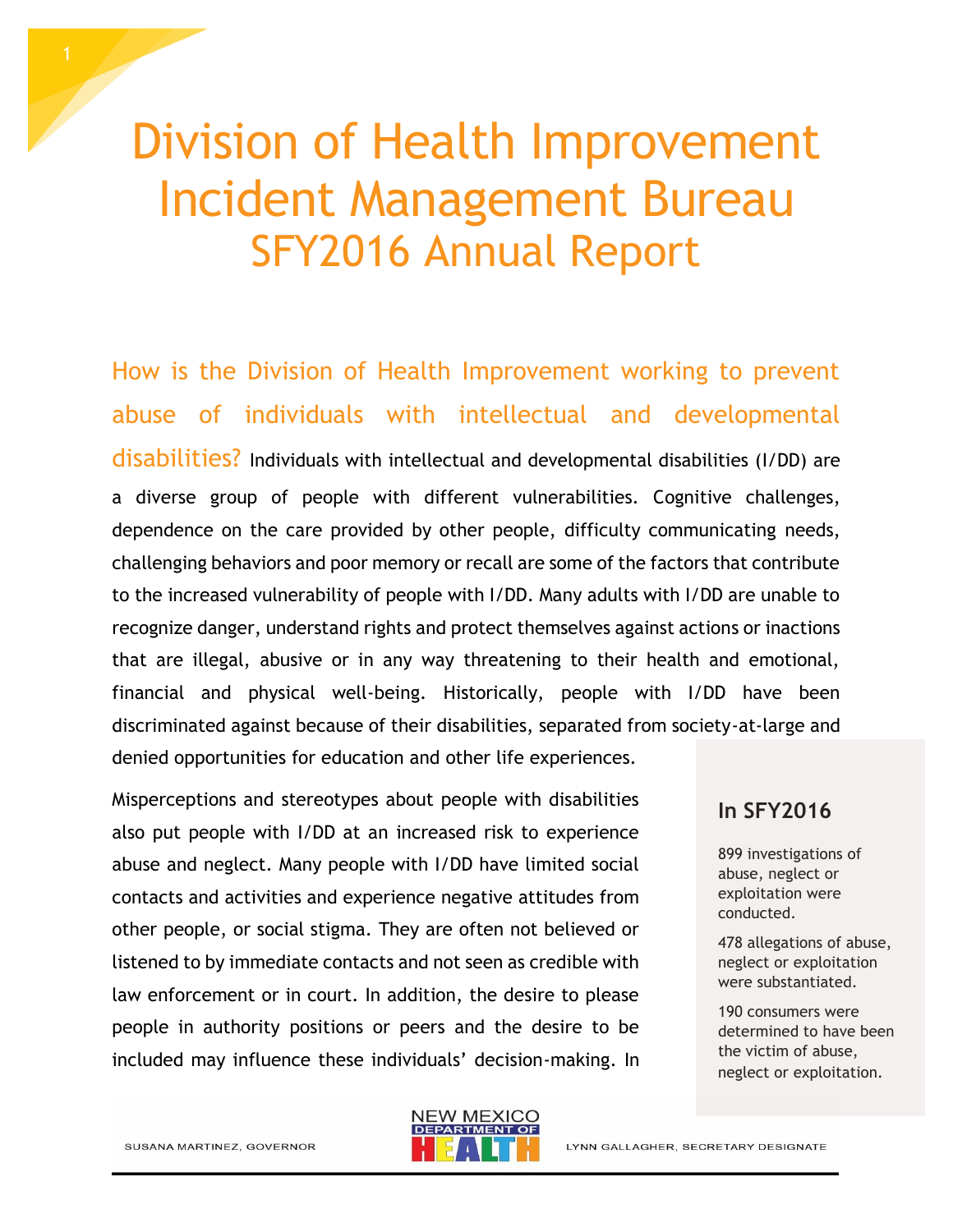other cases, they are not aware that what is occurring is abusive, do not want to end a relationship or fear the change in living arrangements.

The Incident Management Bureau (IMB) serves individuals with I/DD by assessing needs and providing protective services in community based programs through investigations of allegations of abuse, neglect and exploitation, often collectively referred to as "abuse" or ANE. All people who work with individuals with I/DD are mandatory reporters of abuse. All family, friends and people who provide support can report abuse. Reports also come from law enforcement, medical providers and other sources. IMB maintains a 24-hour ANE reporting hotline.

- An IMB Intake Specialist gathers preliminary information to assess the need for protection of the vulnerable adult and determine if a situation meets the definition of abuse (ANE). An adult is considered anyone over 18 years of age. The Intake Specialist provides notification to certain individuals and entities, including the individual's case manager. The **Community-Based Provider** is responsible for delivery of the immediate action and safety plan (IASP). If the person is under 18 years of age, the report is forwarded to the Children, Youth and Families Department (CYFD).
- Once it is determined that an allegation meets the definition of abuse, neglect or exploitation, the case is screened in and an Investigator is assigned. The case is assigned a Priority Level, depending on the seriousness of the allegation. An Emergency requires the Investigator respond within three hours, a Priority One requires a 24-hour response and a Priority Two requires the Investigator respond within five days.
- The Investigator makes a mandatory report to law enforcement if they believe a crime has been committed. The Investigator will begin an investigation into the nature and cause of the abuse, while continuing to assess the appropriateness of the IASP.
- When an investigation is complete, the investigator determines a finding: either Substantiated or Unsubstantiated based on a preponderance of the evidence.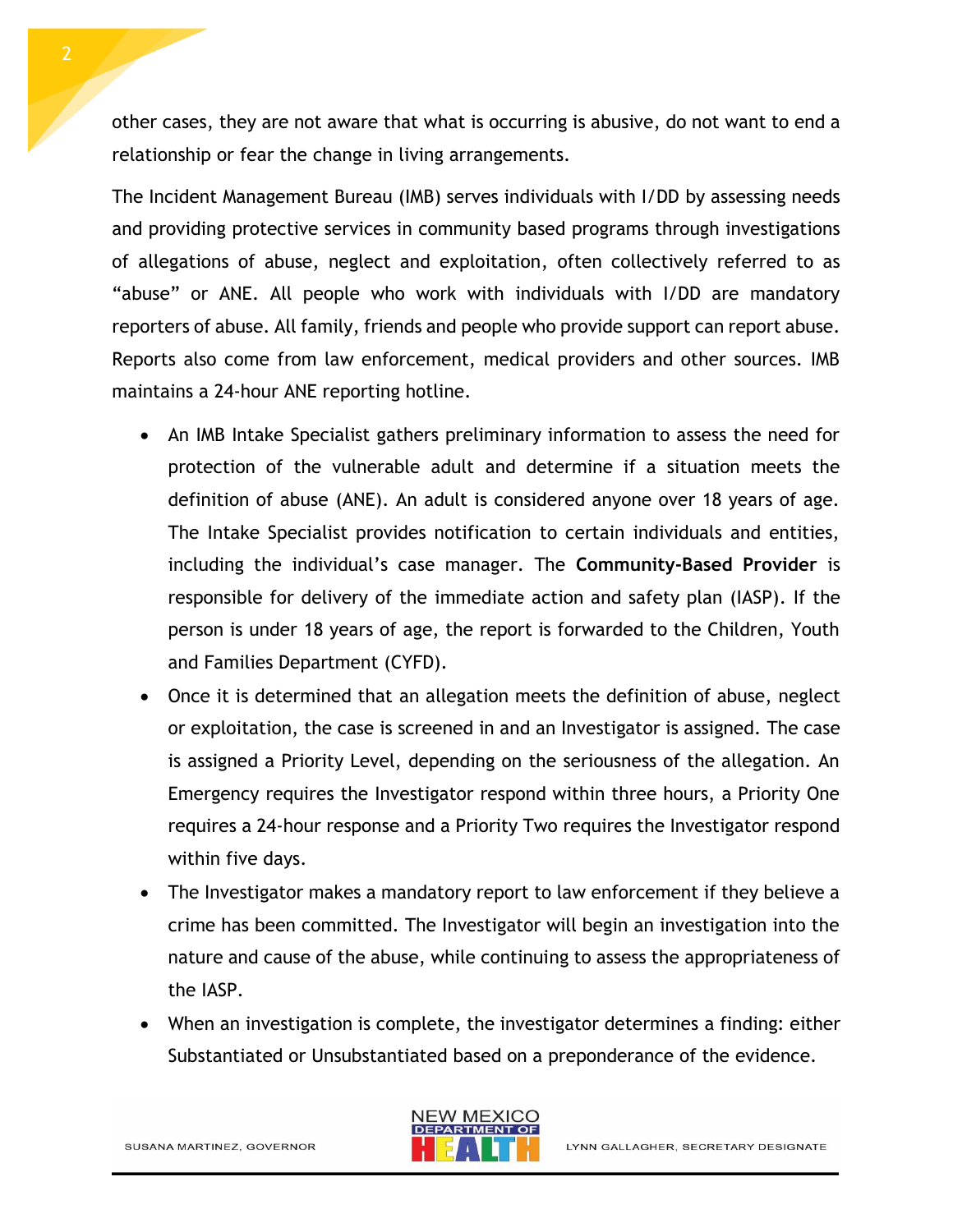Next, the Investigator determines what corrective/preventive actions will be taken to ensure the individual remains safe. These corrective/preventive actions are individually tailored to each situation, whether abuse has been determined to have occurred or not. The purpose of corrective/preventive actions is to mitigate risk, increase safety, and provide education and training, based on deficient practice. Examples of corrective/preventive actions could include: retraining on healthcare plans, mandatory abuse reporting training for all program staff, updating the persons Individual Service Plan, re-evaluating the need for increased supervision or disciplinary action for the Agency employee, including termination of employment, for serious violations.

In SFY16 law enforcement agencies were most likely to get involved in sexual, financial and physical abuse allegations. Exploitation cases were most likely to be successfully prosecuted. A law enforcement agency is notified any time there is reasonable cause to believe a crime has been committed.

## *Who do we serve?*

DHI and its partners provide supports and services to adults who meet eligibility criteria for the Medicaid Developmental Disability (DD) Waiver and Mi Via Self-Directed Waiver programs. Intellectual disability is characterized by limitations both in intellectual functioning (reasoning, problem solving) and in adaptive behavior, which covers a wide range of everyday social and practical skills. This disability originates before the age of 18. "Developmental Disabilities" is an umbrella term that includes intellectual disability but also includes other disabilities that are apparent before the age of 22 and are likely lifelong. Some developmental disabilities are largely physical issues, such as cerebral palsy or epilepsy. Some individuals may have a condition that includes physical and intellectual disability, for example Down syndrome or fetal alcohol syndrome. Some people with developmental disabilities also have significant medical or mental health



SUSANA MARTINEZ, GOVERNOR

LYNN GALLAGHER, SECRETARY DESIGNATE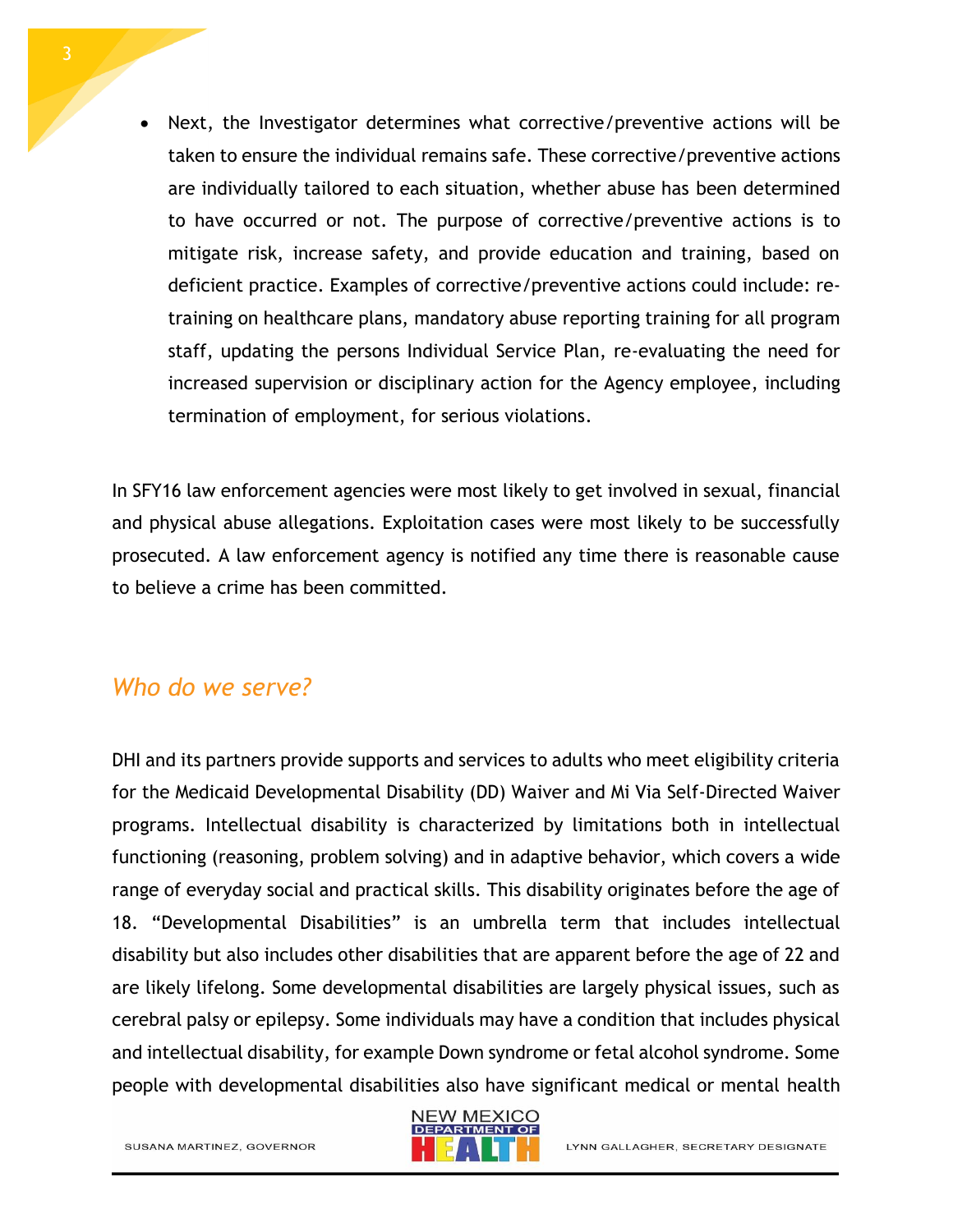needs. In SFY2016, the number of adults enrolled in I/DD services through the DD Waiver and Mi Via Self-Directed Waiver programs essentially remained the same, from 4,643 to 4,682.

#### **Mission Statement**

IMB exists to assure the health, safety, and well-being of individuals served on the DD Waiver, the Mi Via Self-Directed Waiver and adults on the Medically Fragile Waiver, by investigating allegations of abuse, neglect, exploitation, suspicious injury, environmental hazard, and death.

# What is Abuse, Neglect or Exploitation?

Abuse is defined as:

- (1) knowingly, intentionally, and without justifiable cause inflicting physical pain, injury or mental anguish;
- (2) the intentional deprivation by a caretaker or other person of services necessary to maintain the mental and physical health of a person; or
- (3) sexual abuse, including criminal sexual contact, incest and criminal sexual penetration. New Mexico Administrative Code 7.1.14.7(A).

Abuse can be physical (as described above): inflicting pain, injury, and/or mental anguish. It can also be sexual or verbal:

Sexual Abuse is defined as the inappropriate touching of a recipient of care or services for sexual purpose or in a sexual manner, and includes kissing, touching the genitals, buttocks, or breasts, causing the recipient of care or services to touch another for sexual purpose, or promoting or observing for sexual purpose any activity or performance involving play, photography, filming, or depiction of acts considered

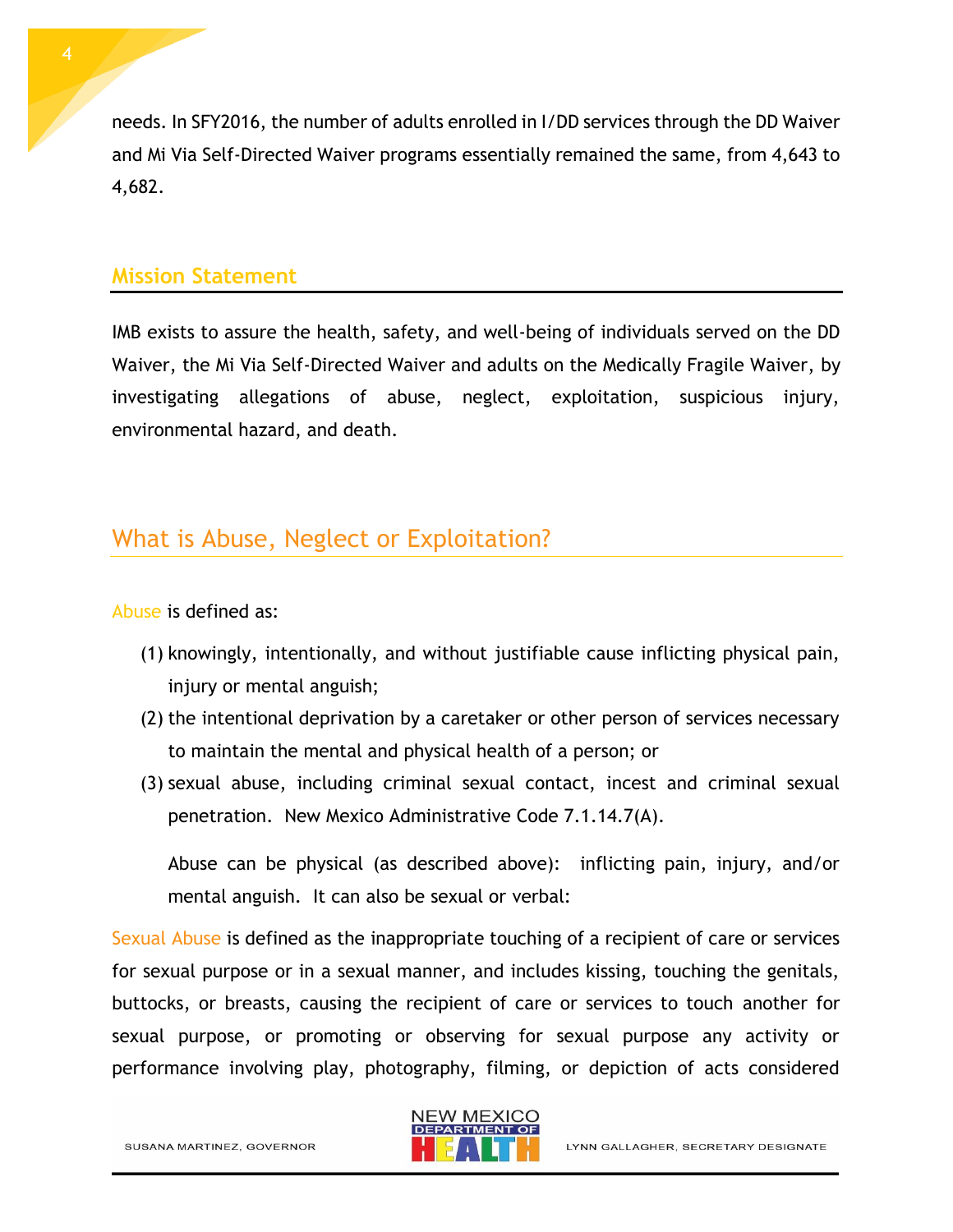pornographic. Sexual conduct engaged in by an employee with a person for whom they are providing care or services is sexual abuse per se. NMAC 7.1.14.7(AA).

Verbal Abuse is defined as profane, threatening, derogatory, or demeaning language, spoken or conveyed with the intent to cause mental anguish. NMAC 7.1.14.7(EE).

Mental Anguish is defined as a relatively high degree of mental pain and distress that is more than mere disappointment, anger, resentment, or embarrassment, although it may include all of these, and is objectively manifested by the recipient of care or services by significant behavioral or emotional changes or physical symptoms. NMAC 7.1.14.7(Q).

Neglect is defined as the failure of the caretaker to provide basic needs of a person, such as clothing, food, shelter, supervision, and care for the physical and mental health of that person. Neglect causes, or is likely to cause harm to a person. NMAC 7.1.14.7(S).

Exploitation is defined as an unjust or improper use of a person's money or property for another person's profit or advantage, financial, or otherwise. NMAC 7.1.14.7(K).

Suspicious Injuries: Suspicious injuries are not defined in the NMAC, however, some examples of suspicious injuries include:

- A patterned bruise, no matter its size, that is in the shape of an identifiable object such as a belt buckle, shoe, hanger, etc.
- Unexplained serious injuries or multiple bruises, cuts, abrasions.
- A spiral fracture.
- Dislocated joints (e.g. shoulders, fingers).
- Facial or head injuries (e.g. black eyes, injuries to the scalp).
- Bruising to an area of the body which does not typically or easily bruise (e.g. midline – stomach, breasts, genitals or middle of the back).
- Injuries that are not consistent with what is reported to have happened, for example:
	- $\circ$  bruising to the inner thighs are explained to have been sustained in a fall that happened in the driveway.
	- o injuries explained as caused by self-injury to parts of the body the consumer has not previously injured or cannot access.
	- o Injuries are explained as having been caused by another consumer but the consumer has no history of such behavior or there is no documentation of an incident.

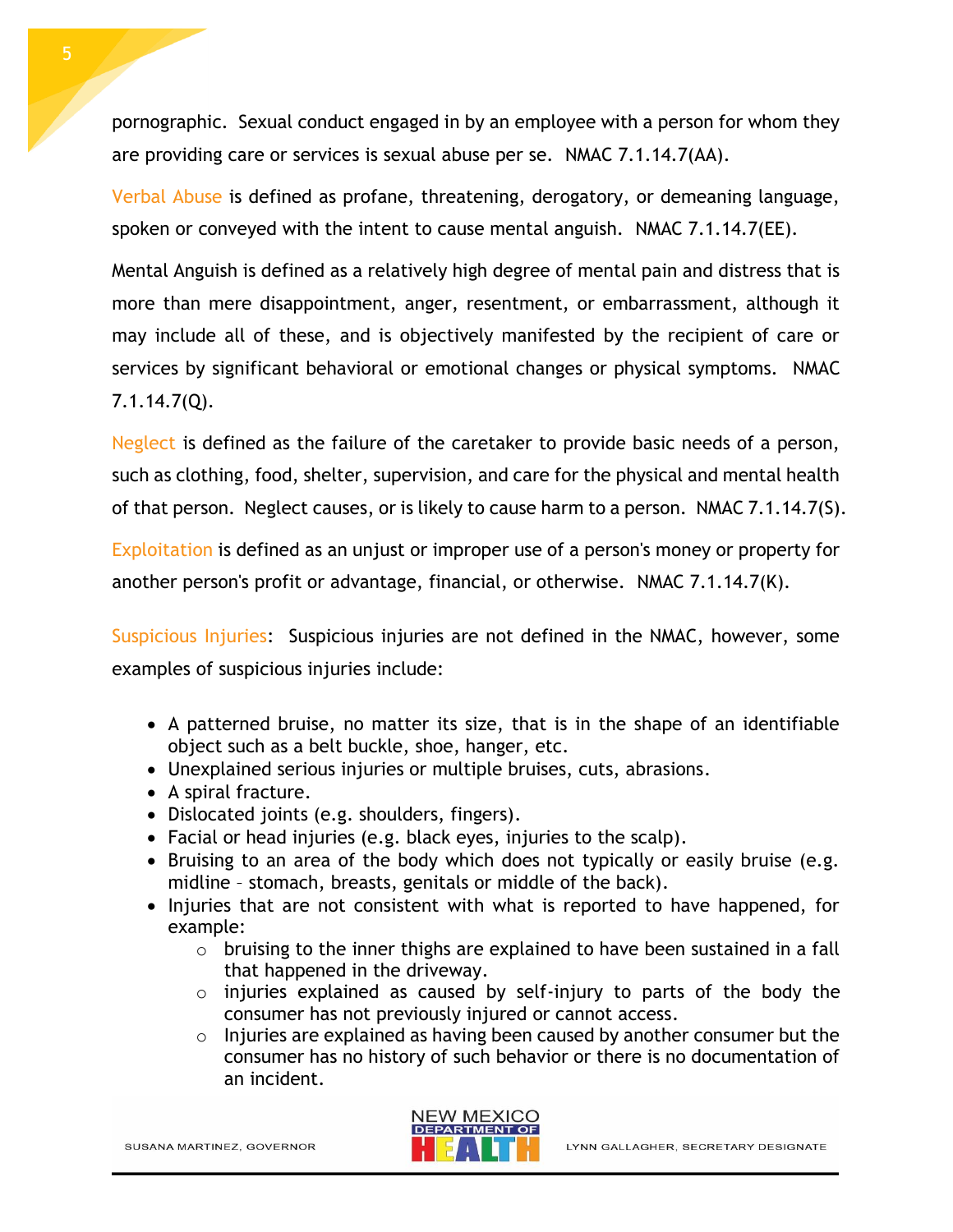- A pattern of injuries such as injuries recurring during certain shifts or at certain times of the day.
- The explanation for how an injury occurred is not reasonable, probable, or is unlikely.
- Petechiae (definition: pinpoint round spots appearing on the skin as the result of bleeding under the skin or the result of minor hemorrhages caused by physical trauma).
- The consumer is repeatedly injured when certain staff is working, even when there is an explanation of how the injury occurred.

Environmental Hazard: A condition in the physical environment which creates an immediate threat to health and safety of the individual. NMAC 7.1.14.7(J).

# Immediate Action and Safety Plan (IASP)

The need for an Immediate Action and Safety Plan (IASP) is assessed in all types of settings and regardless of the investigation findings. Some examples of protective services include:

- Arrange for an adult to stay somewhere temporarily or a permanent move;
- Change the adult's phone number or email address;
- Change locks at the adult's residence;
- Provide domestic violence shelter information or other domestic violence resources;
- Offer and assist with safety planning;
- Offer information on obtaining a protection order (restraining order, stalking order, sexual assault order);
- Assist with obtaining medical assistance or assessment;
- Staff person accused of abuse is put on administrative leave or moved to a different position.



#### Categories of Protective Services

- Advocacy
- **•** Alternative living arrangement
- **•** Counseling
- Legal Services
- Medical Services
- Mental state examination
- Physical state examination

Removal of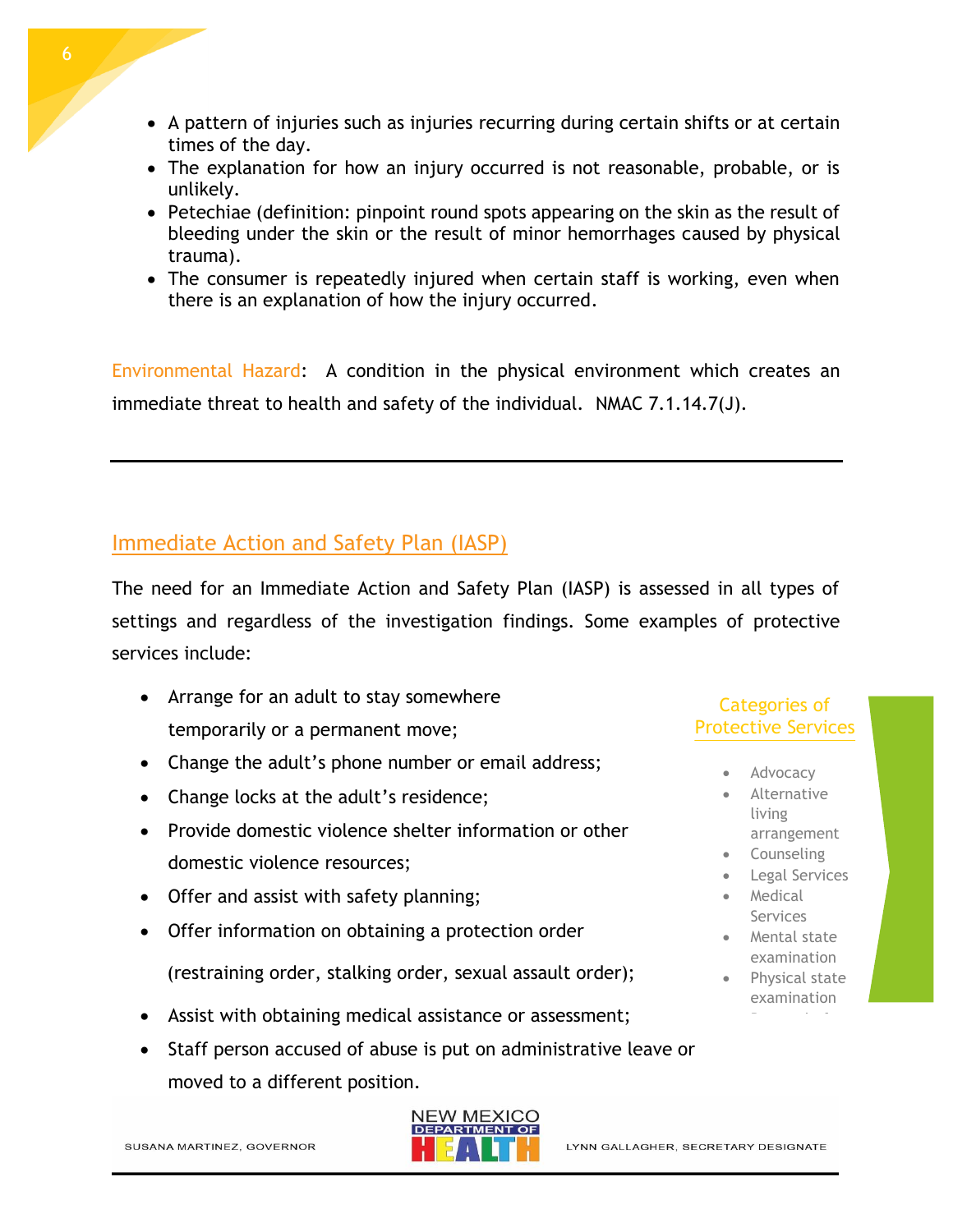### Abuse Reporting

According to Dr. Nora Baladerian in the *2012 National Survey on Abuse of People with Disabilities*, <sup>1</sup> "Nearly half of victims with disabilities did not report abuse to authorities. Most thought it would be futile to do so. For those who did report, nearly 54% said nothing happened. In fewer than 10% of reported cases was the perpetrator arrested."

Dr. Baladerian's research indicated 87% of the respondents reported verbal-emotional abuse, 51% reported physical abuse, 42% reported sexual abuse, 37% reported neglect, and 32% reported financial abuse.

We know through Dr. Baladerian's research and others that reporting of abuse, neglect and exploitation is low. Abuse reporting increases significantly when family members are involved in their loved one's care, so educating family members of individuals with I/DD is crucial in increasing reporting.

The Incident Management Bureau maintains a 24-hour Hotline for reporting abuse at (800) 445-6242. See NMAC 7.1.14 for Incident Reporting Requirements for Community Providers.

Dr. Baladerian developed "A Guide on Responding to Suspected Abuse of People with Developmental Disabilities" with ten tips for family members.<sup>2</sup>

- 1. Know and believe that abuse can happen to your loved one.
- 2. Become familiar with the signs of abuse. Any signs of injury, changes in behavior, mood, communication, sleep or eating patterns are included.
- 3. When you suspect something is wrong, honor your feeling and take action immediately.
- 4. When you suspect abuse, call a child or adult protective services agency and the police.
- 5. Do not discuss your suspicions with anyone at the program where you believe abuse is occurring, as they may deny any problems, punish your loved one, and attempt to destroy any evidence that may exist.
- 6. Remove your loved one from the program immediately.

 $<sup>2</sup>$  A Guide on Responding to Suspected Abuse of People with Developmental Disabilities, by Dr. Nora</sup> Baladerian through the Disability and Abuse Project.



l <sup>1</sup> The National Survey on Abuse of People with Disabilities, authored by Dr. Nora Baladerian, Thomas F. Coleman and Jim Stream for the 2013 Spectrum Institute, disability and abuse project.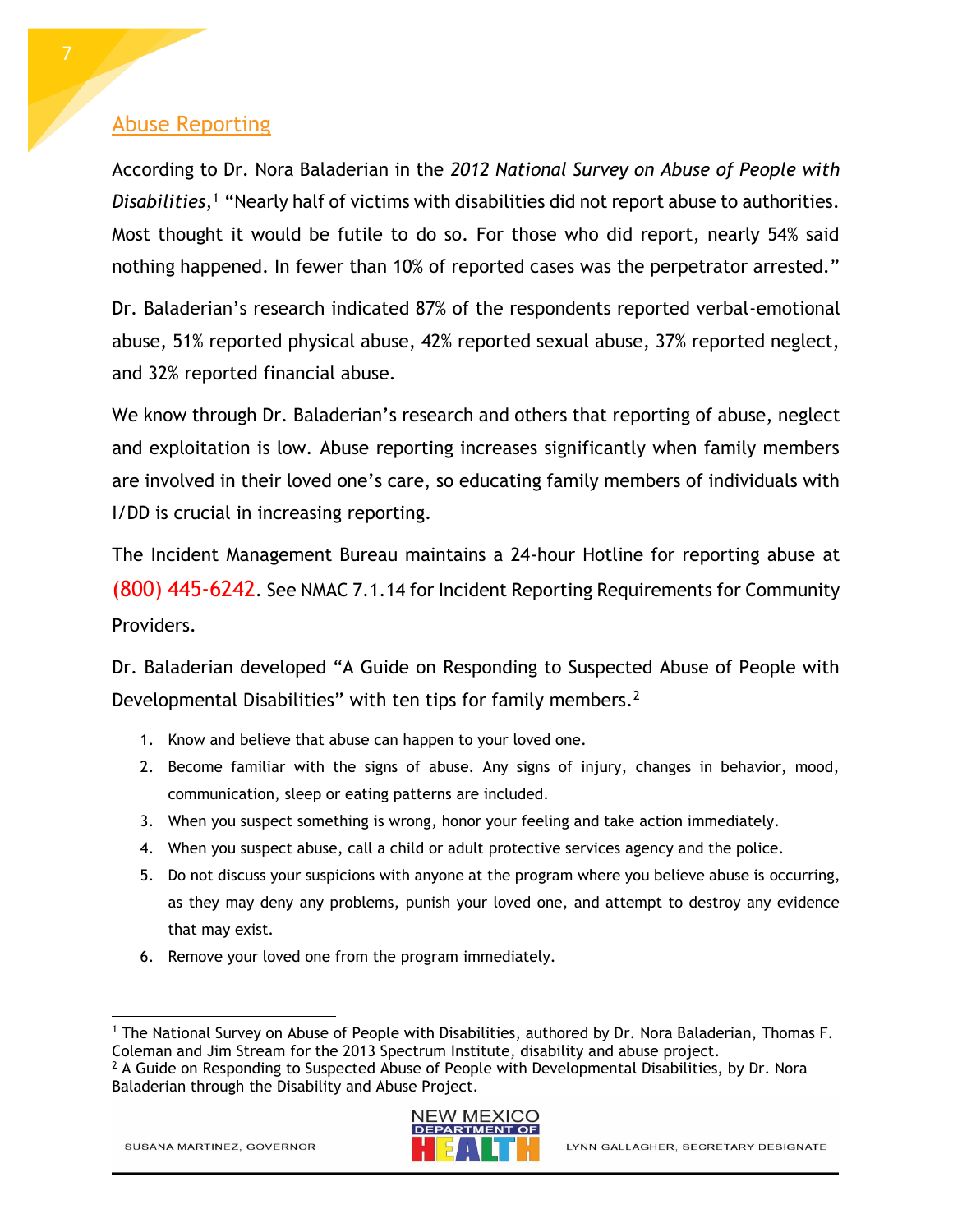- 7. If there are injuries or physical conditions, take your loved one to a physician, not only to diagnose and treat the condition, but create documentation of your visit and the findings.
- 8. Create a document in which you write all of your activities. Begin with when you first suspect abuse or neglect. Where were the signs or signals you noticed? Write the dates of these, and if there were injuries, detail what they were, their appearance, and where on the body you saw them. If staff gave an explanation, record this in your file.
- 9. Notify the Regional Center representative of your findings, suspicions and actions or your disability program in your state.
- 10. Get a police report. Contact the Victims of Crime program in your area and seek their support for reimbursement of costs and therapy for the family.

# DDSD Regional Offices

If an investigation is Substantiated, IMB may refer the investigation to:

- **Law Enforcement**: Notified anytime there is reasonable cause to believe that a crime has been committed. This often occurs at the beginning of an investigation.
- **Developmental Disabilities Supports Division**: Holds the state contract with all community based providers, and is responsible for corrective action functions for providers of services in individuals with developmental disabilities.
- **Licensing Boards**: Responsible for issuing sanctions, fines or other corrective action to licensed professionals (e.g. Nurses, Licensed Counselors, Social Workers, Physicians and Dentists).
- **Medicaid Fraud Unit**: Investigates and prosecutes physical, sexual and financial abuse or neglect of consumers who receive Medicaid funding.
- **Employee Abuse Registry**: Established on January 1, 2006, the EAR is an electronic registry of persons with Substantiated registry referred abuse, neglect or exploitation that meet severity standards. It supplements other pre-employment screening requirements such as Caregiver Criminal History Screening (CCHS).
- **Internal Review Committee (IRC)**: Oversees the performance of community based providers to assure qualified providers are providing appropriate services under various Department contracts and agreements.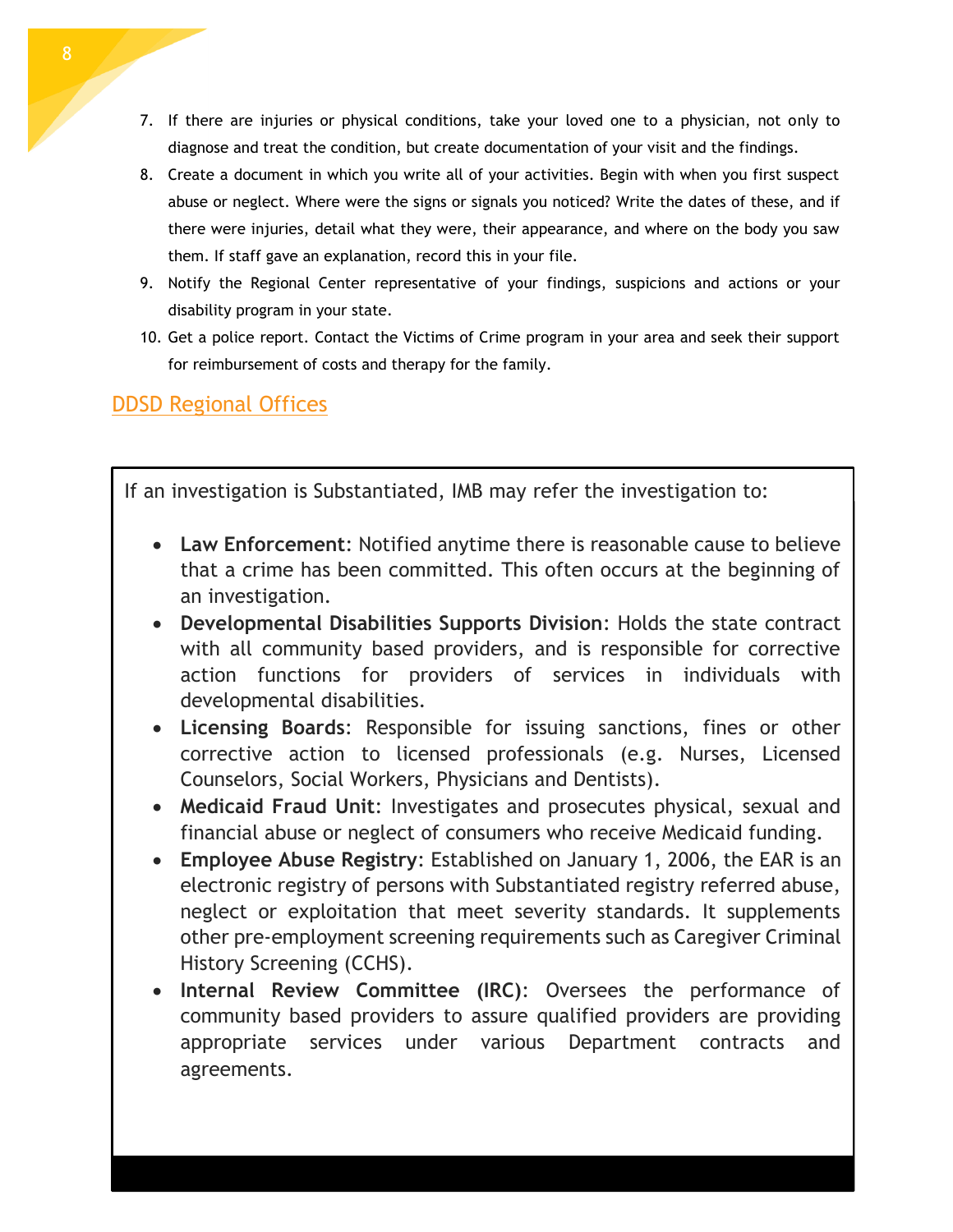For purposes of service delivery, the Department of Health (DOH), Developmental Disabilities Services Division (DDSD) has divided the state of New Mexico into five Regions. Each Regional Office is responsible for the delivery of DOH services in their region. The IMB has established an investigative presence in each Region to correspond with their DOH counterparts in the other DOH Divisions and Bureaus.

This allows the Investigators to become familiar with the Community Based Providers in their Region, and to work collaboratively with the local providers and the Developmental Disabilities Support Division (DDSD) staff to address issues specific to their programs, and their unique population of individuals.

The following graphs show the division of ANE investigations by Region for FY15 and FY16. Although there were minor variations in the percentage of investigations assigned in each Region of the state, the overall percentage change was relatively minor.

Metro, which includes Bernalillo, Sandoval and Valencia counties showed a 4% increase in the number of assigned cases, while the NW Region saw a drop of 3%. The change is not statisically significant, and is most likely a result of the small sample size and other variables.

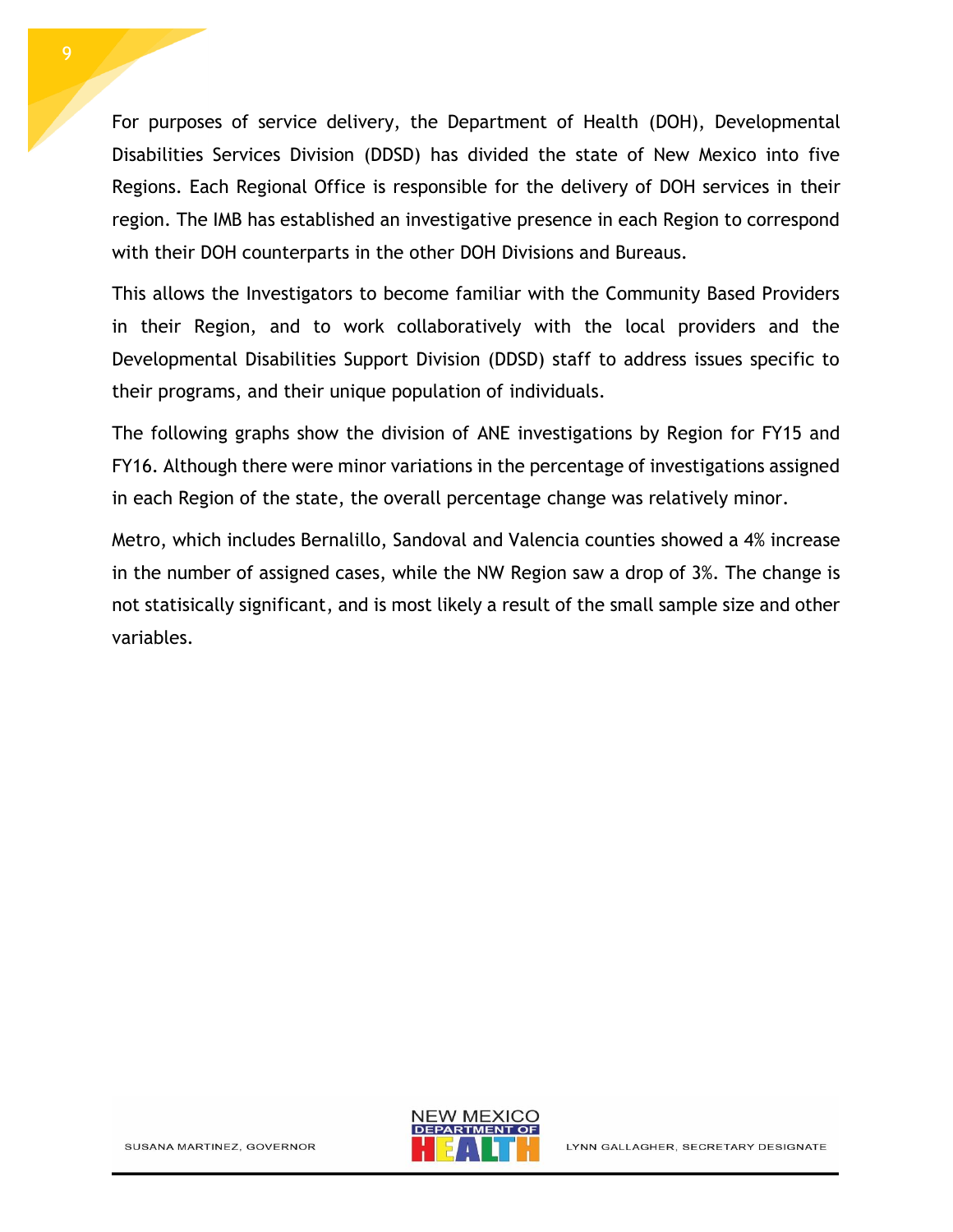COMPARISON OF FISCAL YEAR 2015 AND 2016 DATA



This chart shows the percentage of ANE investigations assigned in each region of the state for **FY15**.



This chart shows the percentage of ANE investigations assigned in each region of the state for **FY16**.

**NEW MEXICO DEPARTMENT** OF

SUSANA MARTINEZ, GOVERNOR

LYNN GALLAGHER, SECRETARY DESIGNATE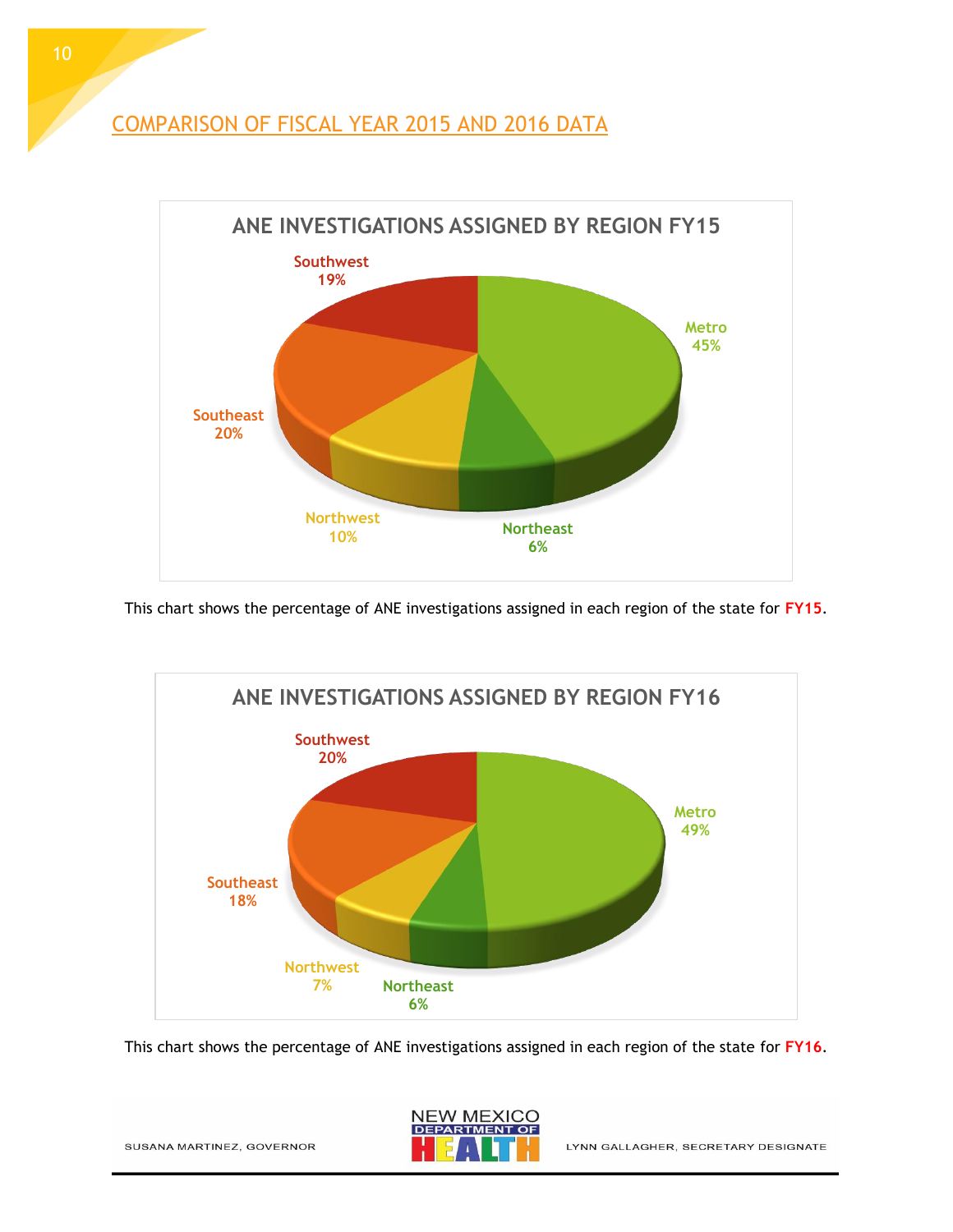### SUBSTANTIATED INVESTIGATIONS

At the completion of an IMB investigation, allegations of abuse, neglect or exploitation are either Substantiated, which means the ANE occurred, as defined by the NMAC, and the Accused Person or Agency committed the ANE. Or, Unsubstantiated, which means the ANE did not occur, or the Accused Person or Agency was not responsible.

Occasionally, Investigators may investigate and Substantiate against an "unknown staff." It is important to acknowledge abuse, neglect or exploitation occurred, even if we're unable to identify who did it.

Placement on the Employee Abuse Registry (EAR) may occur when the abuse, neglect or exploitation rises to a certain level of severity. Those severity levels are defined in the New Mexico Administrative Code. If a person is placed on the EAR, they may not be hired to work with vulnerable adults or children. After three years, the person may petition to be removed from the EAR, and must demonstrate rehabilitation in the area of ANE they were substantiated in.



This chart shows a comparison of **substantiated** ANE allegations investigated in DD Waiver and the Mi Via Self-Directed Waiver programs in SFY2015 and SFY2016.

SUSANA MARTINEZ, GOVERNOR

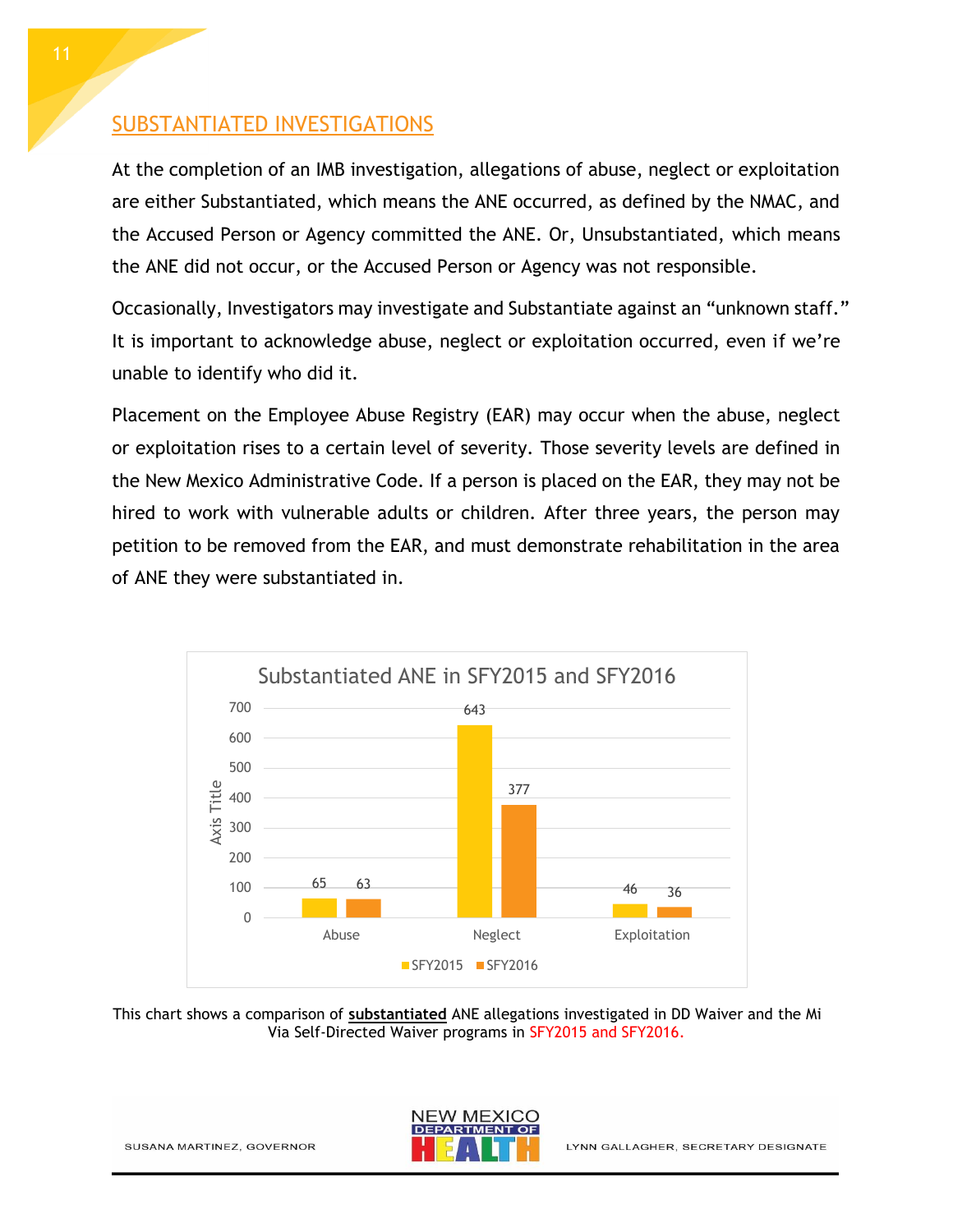Between SFY2015 and SFY2016, there was a decline in the percentage of substantiated Neglect cases, and a corresponding increase in the percentage of exploitation and abuse cases, in relation to total investigations. We believe the change is a direct result of Investigators doing a better job of analyzing the "risk of harm" associated with Neglect investigations.

It is easy to determine when Neglect results in harm to a consumer. The harder question is trying to determine when Neglect is likely to cause harm. An investigation into an allegation of Neglect requires an analysis of the "…likely risk of harm" to a consumer. Risk of harm refers to clinically significant harm which has not yet occurred but is likely to occur, given risk factors identified in the present. The level of future risk is identified as likely (probable), not just possible (may occur). The probable harm will have a significant detrimental effect on the consumer if it does occur. Many times, Investigators rely on a consultation with a medical professional to help make this determination.

#### Causation

The new IMB database was rolled out on June 27<sup>th</sup>, 2015 and since then IMB has been collecting information on the causes and contributing factors of ANE; more specifically related to Neglect. Reports/allegations of Neglect account for 77% of all IMB investigations. It is therefore imperative to use the IMB database to try and determine the most common causes of neglect, and take steps to mitigate those causes.

The "causation" tab in the IMB database is a quick-reference guide to determine the most common causes of Neglect. Although we only have one year's worth of data, we can still use this information to guide training initatives around the state.

There are 14 common causes of Neglect, including the "fatal five;" the five most common conditions that lead to premature death of people with I/DD. The 14 causes include; aspriation, constipation, dehydration, delay in medical treatment, domestic

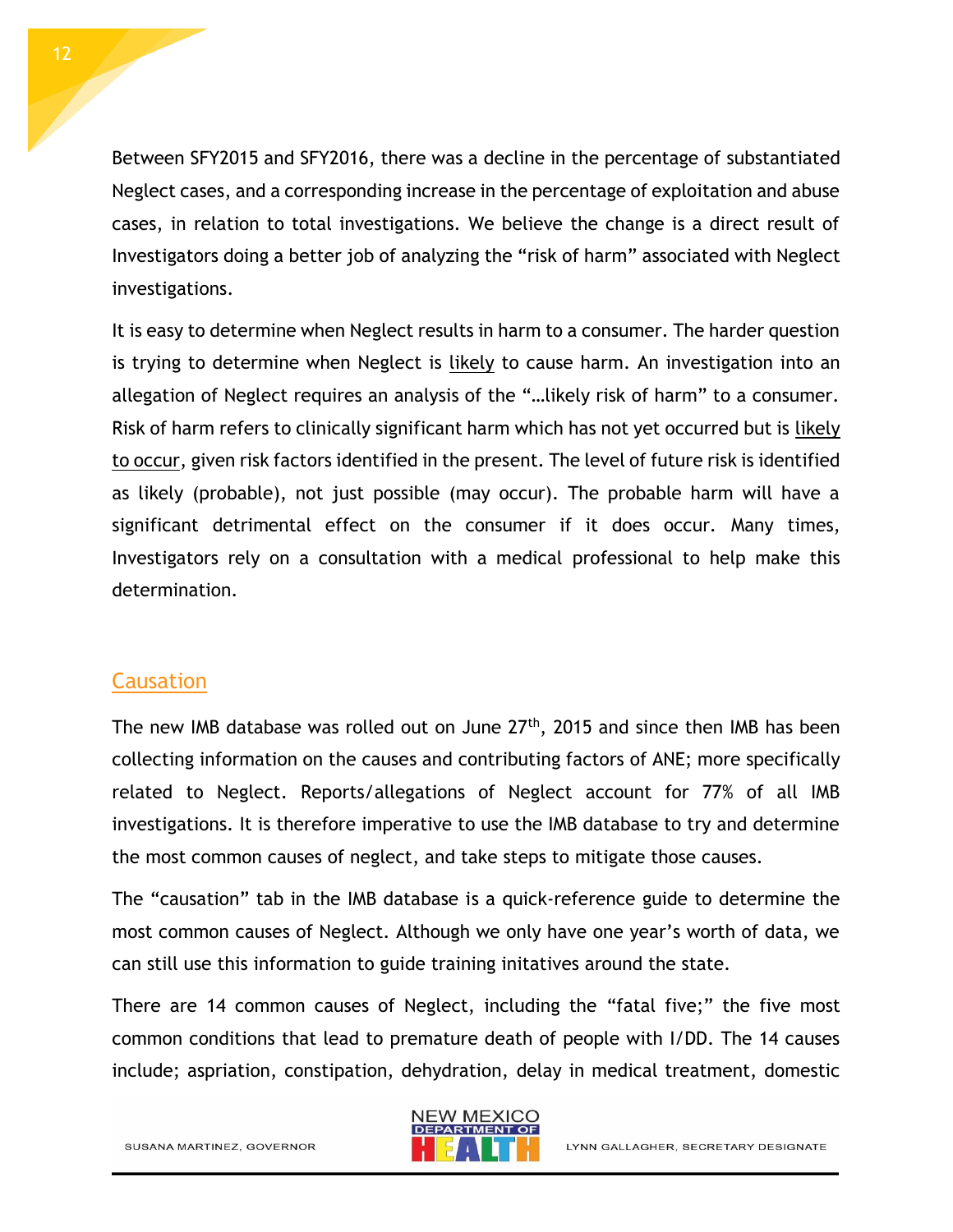violence, falls, human rights abuses, medication errors, pressure ulcers, seizure disorder, sepsis, failure to follow healthcare plans, lack of appropriate supervision, and lack of training.



This graph shows the three leading causes of Neglect in FY16 was lack of appropriate supervision, staff failing to follow healthcare plans and a lack of training.

### **Gender**

**People with intellectual disabilities** can be both the victims and perpetrators of sexual violence (often termed **sexual abuse**). Prevalence rates of sexual violence against people with I/DD are high when compared with the experience of the general population. While people with intellectual disabilities experience sexual violence in many of the same ways as the general population, they may encounter additional issues relating to their impairments and/or the social environments in which they live. These can include increased vulnerability, questions around ability to consent to sexual activities, social attitudes about intellectual disability and sexuality, and restricted access to suitable support and recovery services.

A comparison of how gender plays a role in the victimization of people with I/DD may help develop insight on how to prevent certain kinds of abuse. Data from the previous



SUSANA MARTINEZ, GOVERNOR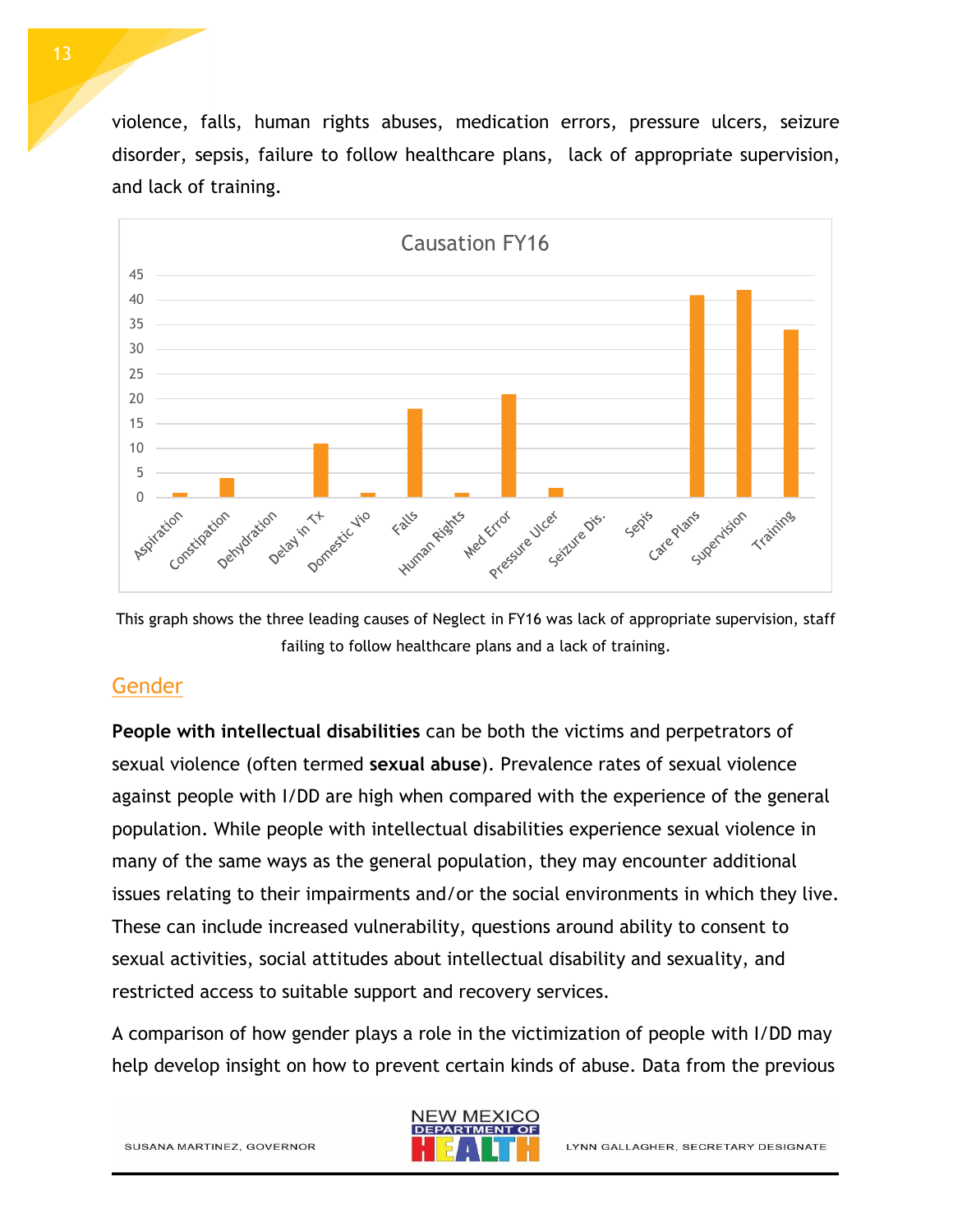two years shows that males are more likely to be victims of Neglect than females. In New Mexico, males represent 14% more of the I/DD Waiver population. This may partly explain why we see higher incidence of neglect. Male consumers may also require a higher level of supervision than female consumers, and lack of supervision was the leading cause of neglect in FY16.





The New Mexico I/DD population served by the DD Waiver, Mi Via Self-Directed Waiver and the Medically Fragile Waiver has a 14% higher population of males than females.

SUSANA MARTINEZ, GOVERNOR



LYNN GALLAGHER, SECRETARY DESIGNATE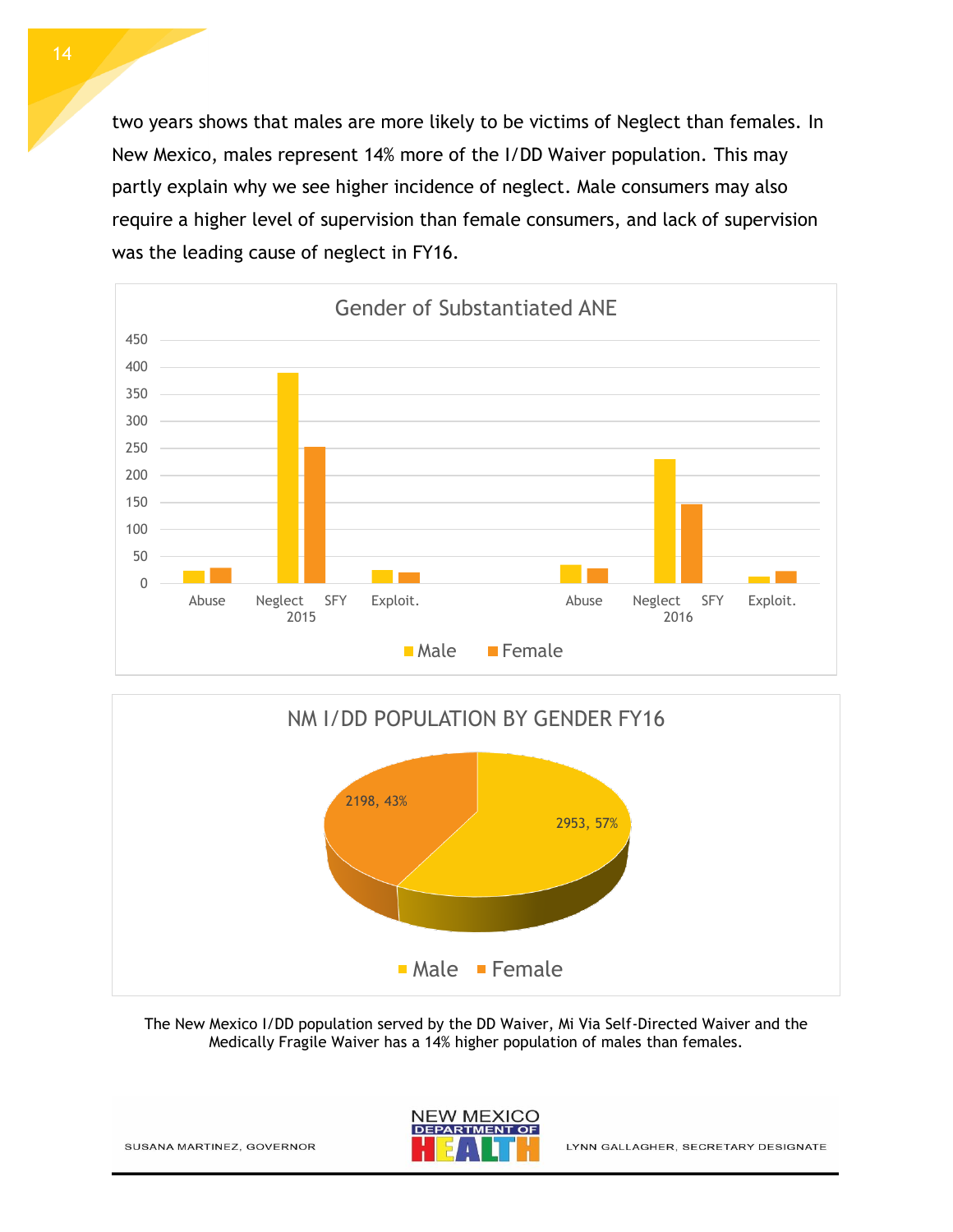

478 0 100 200 300 400 1  $\blacksquare$ 2009  $\blacksquare$ 2010  $\blacksquare$ 2011  $\blacksquare$ 2012  $\blacksquare$ 2013  $\blacksquare$ 2014  $\blacksquare$ 2015  $\blacksquare$ 2016

626

592

The relatively steep drop in substantiated cases of abuse, neglect and exploitation can be explained, in part, by changes to the NMAC in July 2014 that redefined Abuse, Neglect and Exploitation. In addition, Investigators are doing a better job of analyzing the "…likely risk of harm" in Neglect cases, which comprise the majority of IMB investigations.

### **Summary**

In July 2014, the Incident Management Bureau promulgated a significant change in the New Mexico Administrative Code. These changes, which include an Intergovernmental Agreement (IGA) with the states' Aging and Long-Term Services Department, gave IMB the sole authority to investigate abuse, neglect and exploitation in the Developmental Disabilities Waiver, the Mi Via Self-Directed Waiver and the Medically Fragile Waiver. These rule changes also elminated the investigation of law enforcement and emergency services contacts within this population, unless there was a clear report/allegation of ANE.